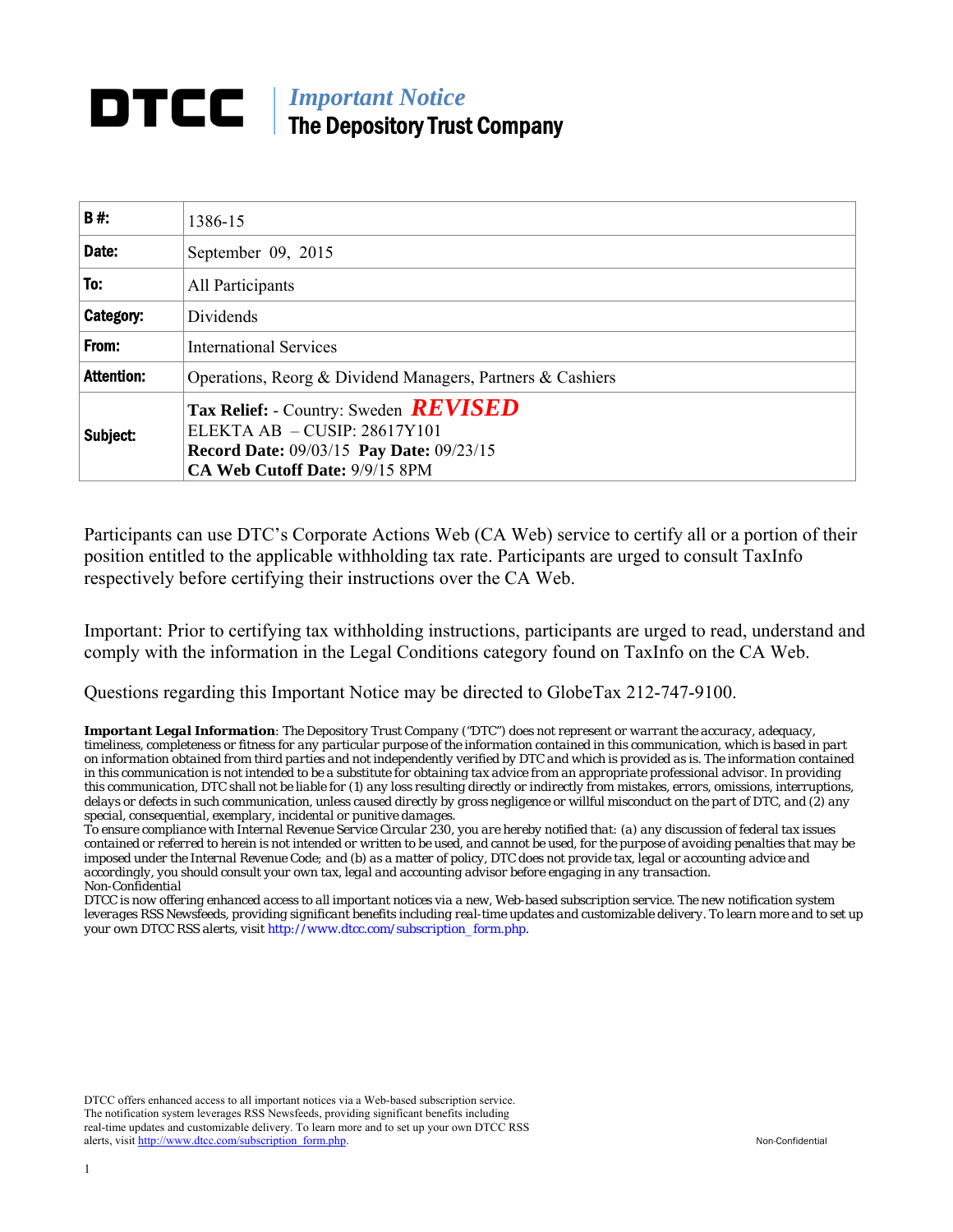

**ELEKTA AB** has announced a cash dividend and BNY Mellon acts as one of the Depositaries for the Depositary Receipt ("DR") program.

Participants can use DTC's Corporate Actions Web ("CA Web") instructions tab to certify all or a portion of their position entitled to the applicable withholding tax rate. Use of these instruction methods will permit entitlement amounts to be paid through DTC. By electing, Participants agree to the Agreements, Fees, Representations and Indemnification below.

On DR pay date, all holders will have the opportunity to receive their full treaty benefits as outlined in the "Eligibility Matrix." All other holders will receive this dividend net of the full Swedish statutory withholding tax of 30% with the possibility to reclaim.

## **DIVIDEND EVENT DETAILS**

| <b>COUNTRY OF</b><br><b>ISSUANCE</b>   | <b>SWEDEN</b>             |
|----------------------------------------|---------------------------|
| <b>COMPANY</b>                         | ELEKTA AB                 |
| CUSIP#                                 | 28617Y101                 |
| <b>DEPOSITARY</b>                      | <b>MULTIPLE</b>           |
| DR RECORD DATE                         | SEPTEMBER 3, 2015         |
| DR PAY DATE                            | <b>SEPTEMBER 23, 2015</b> |
| DR GROSS DIVIDEND<br>RATE ON PAY DATE  | <b>TBD</b>                |
| ORD GROSS DIVIDEND<br>RATE ON PAY DATE | SEK 0.50                  |
| <b>RATIO</b>                           | 1 ORD: 1 DR               |
| <b>STATUTORY WHT RATE</b>              | 30%                       |

#### **FEES & DEADLINES**

| <b>FILING METHOD</b>                                  | <b>BATCH</b>                                               | <b>PAYMENT</b><br><b>METHOD</b> |                                 | <b>MINIMUM FEE</b><br><b>TAX RELIEF FEE PER BENEFICIAL</b><br><b>OWNER</b> | <b>FINAL SUBMISSION</b><br><b>DEADLINE</b><br>(ALL TIMES EST) |
|-------------------------------------------------------|------------------------------------------------------------|---------------------------------|---------------------------------|----------------------------------------------------------------------------|---------------------------------------------------------------|
| <b>RELIEF AT</b><br><b>SOURCE</b><br>(FAVORABLE)      | PAYMENT ON PAY<br><b>DATE</b>                              | <b>VIA DTC</b>                  | Up to \$0.005 per<br>DR.        | \$0                                                                        | SEPTEMBER 9, 2015<br>(8PM)                                    |
| <b>RELIEF AT</b><br><b>SOURCE</b><br>(EXEMPT)         | PAYMENT ON PAY<br><b>DATE</b>                              | <b>VIA DTC</b>                  | Up to \$0.0075 per<br><b>DR</b> | \$0                                                                        | SEPTEMBER 9, 2015<br>(8PM)                                    |
| <b>QUICK REFUND</b>                                   | POST CA WEB<br>PROCESS: ONGOING<br><b>THROUGH DEADLINE</b> | <b>VIA CHECK</b>                | Up to \$0.0075 per<br><b>DR</b> | $$25*$                                                                     | <b>OCTOBER 13, 2015</b><br>(8PM)                              |
| <b>LONG FORM</b>                                      | POST CA WEB<br>PROCESS; ONGOING                            | VIA CHECK                       | Up to \$0.01 per DR             | $$25*$                                                                     | <b>OCTOBER 16, 2020</b><br>(8PM)                              |
| *ADDITIONAL CUSTODIAL FEES MAY APPLY IN CERTAIN CASES |                                                            |                                 |                                 |                                                                            |                                                               |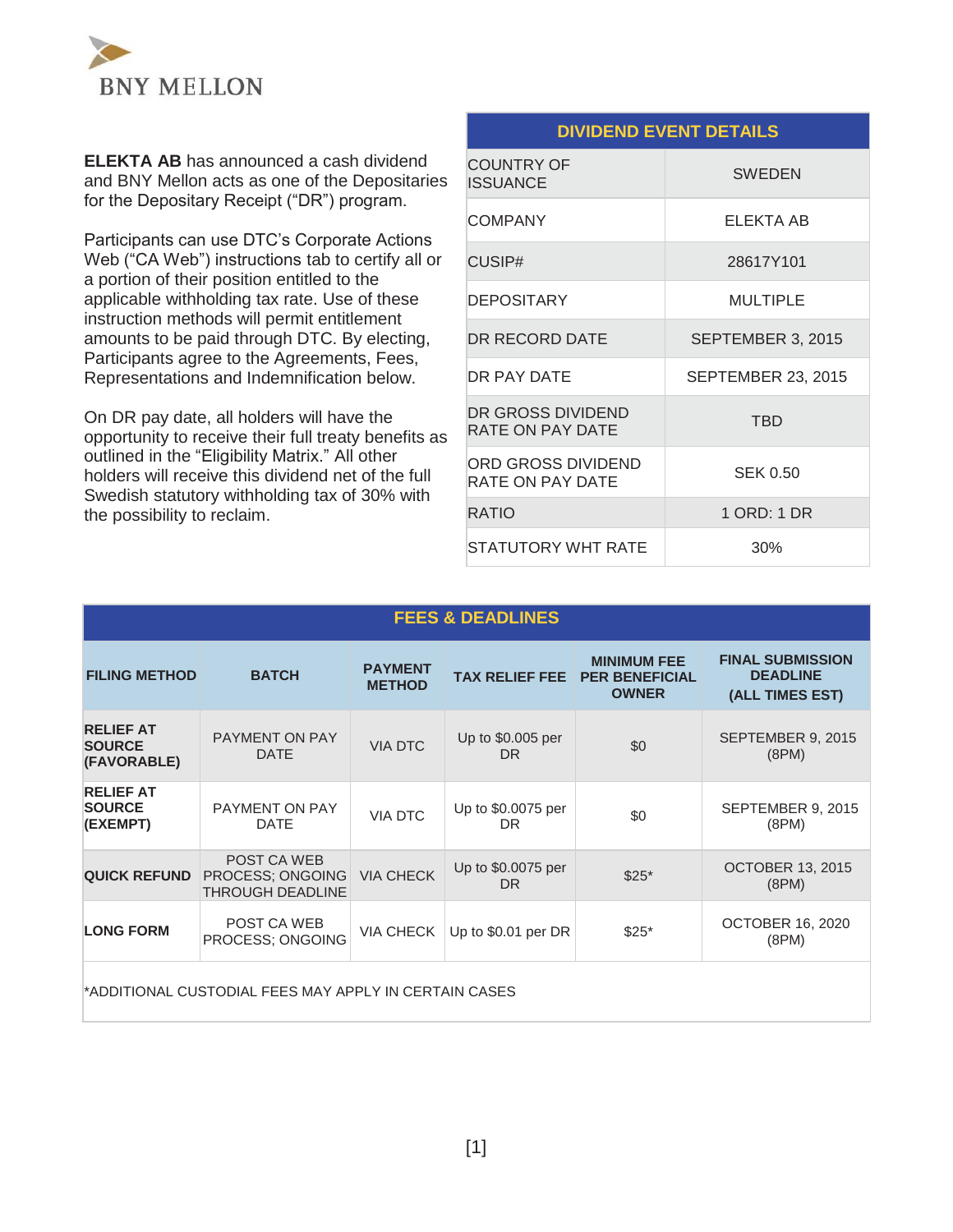#### **Agreements, Fees, Representations, and Indemnification of Participants and Beneficial Owners**

We hereby agree that this tax relief assistance service is wholly voluntary and discretionary and outside the terms and conditions of any applicable deposit agreement. We hereby accept and agree to pay the fees of BNY Mellon of up to \$0.0075 per Depositary Receipt Relief at Source and Quick Refund, or up to \$0.01 per Depositary Receipt for Long Form (with a minimum of \$25) and any other charges, fees or expenses payable by or due to BNY Mellon or its agents, including any custodian, in connection with the tax reclaim process, or to tax authorities or regulators (which fees, charges or expenses may be deducted from the dividend or any other distribution or by billing or otherwise in BNY Mellon's discretion). We hereby agree that any such fees, charges or expenses may be due and payable whether or not a successful reduction in rate or reclamation is obtained. We hereby acknowledge that fees paid to BNY Mellon may be shared with its agents and affiliates.

We hereby agree that in addition to statutory and documentation requirements, and the deduction of fees, tax relief benefits will be subject to review and approval, and potential audits by the applicable custodian and applicable tax regulators, and that BNY Mellon is not providing any legal, tax, accounting or other professional advice on these matters and has expressly disclaimed any liability whatsoever for any loss howsoever arising from or in reliance hereto. Participants and/or investors should seek advice based upon their own particular circumstances from an independent tax advisor.

We certify that to the best of our knowledge that each of the beneficial owners identified are eligible for the preferential rates as stated and we declare that we have performed all the necessary due diligence to satisfy ourselves as to the accuracy of the information submitted to us by these beneficial owners.

We will be fully liable for any and all claims, penalties and / or interest, including without limitation, any foreign exchange fluctuations associated therewith. BNY Mellon shall not be liable for the failure to secure any tax relief. We expressly agree that BNY Mellon and its agents or affiliates shall not have any liability for, and we shall indemnify, defend and hold each of BNY Mellon and its agents and affiliates harmless from and against, any and all loss, liability, damage, judgment, settlement, fine, penalty, demand, claim, cost or expense (including without limitation fees and expenses of defending itself or enforcing this agreement) arising out of or in connection herewith.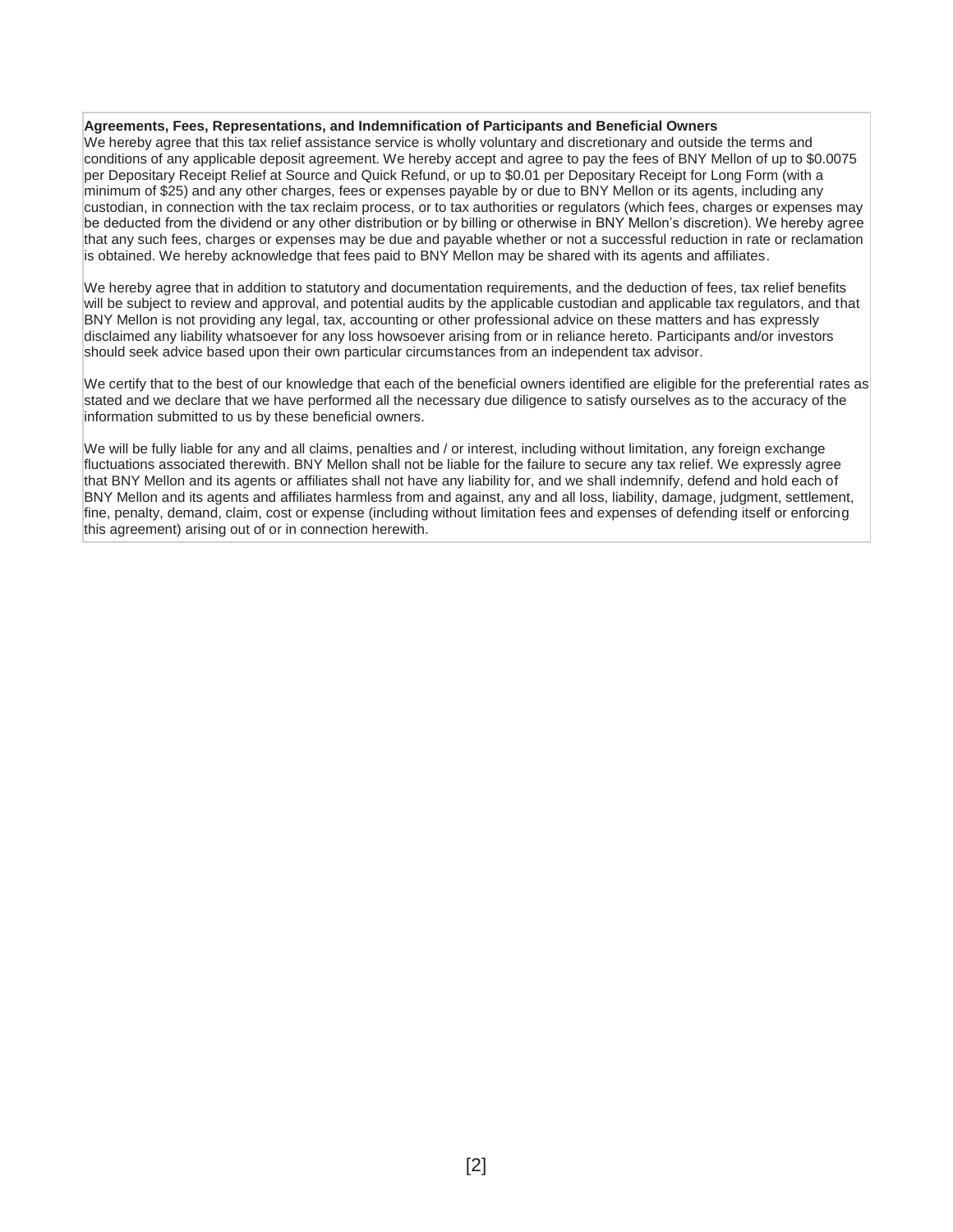|                                                                                                                                                                                                                                                                                                                |                               | <b>ELIGIBILITY MATRIX</b>                                                                                                                                                                                                                                                                                                                                                                                                                                                                                                                                                                                                                                                                             |                                                                                                                                               |  |  |
|----------------------------------------------------------------------------------------------------------------------------------------------------------------------------------------------------------------------------------------------------------------------------------------------------------------|-------------------------------|-------------------------------------------------------------------------------------------------------------------------------------------------------------------------------------------------------------------------------------------------------------------------------------------------------------------------------------------------------------------------------------------------------------------------------------------------------------------------------------------------------------------------------------------------------------------------------------------------------------------------------------------------------------------------------------------------------|-----------------------------------------------------------------------------------------------------------------------------------------------|--|--|
| <b>RATE DESCRIPTION</b>                                                                                                                                                                                                                                                                                        | <b>RECLAIM</b><br><b>RATE</b> | <b>ELIGIBLE RESIDENTS</b>                                                                                                                                                                                                                                                                                                                                                                                                                                                                                                                                                                                                                                                                             | <b>DOCUMENTATION REQUIRED</b><br>(BLUE = GENERATED BY ESP)                                                                                    |  |  |
| UNFAVORABLE-<br>$30\%$                                                                                                                                                                                                                                                                                         | 0%                            | <b>NON-TREATY COUNTRIES</b>                                                                                                                                                                                                                                                                                                                                                                                                                                                                                                                                                                                                                                                                           | <b>NONE</b>                                                                                                                                   |  |  |
| <b>FAVORABLE - 25%</b>                                                                                                                                                                                                                                                                                         | 5%                            | BRAZIL, KENYA, AND TANZANIA                                                                                                                                                                                                                                                                                                                                                                                                                                                                                                                                                                                                                                                                           | 1.<br><b>COVER LETTER</b><br><b>SKV 3740^</b><br>2.                                                                                           |  |  |
| $FAVORABLE - 22.5%$                                                                                                                                                                                                                                                                                            | 7.5%                          | <b>JAMAICA</b>                                                                                                                                                                                                                                                                                                                                                                                                                                                                                                                                                                                                                                                                                        | <b>COVER LETTER</b><br>1.<br>2. SKV 3740^                                                                                                     |  |  |
| <b>FAVORABLE - 20%</b>                                                                                                                                                                                                                                                                                         | 10%                           | EGYPT, TRINIDAD AND TOBAGO, TUNISIA,<br>TURKEY, AND ZIMBABWE                                                                                                                                                                                                                                                                                                                                                                                                                                                                                                                                                                                                                                          | <b>COVER LETTER</b><br>1.<br><b>SKV 3740^</b><br>2.                                                                                           |  |  |
| <b>FAVORABLE – 15%</b>                                                                                                                                                                                                                                                                                         | 15%                           | TAXABLE U.S. RESIDENT ENTITIES                                                                                                                                                                                                                                                                                                                                                                                                                                                                                                                                                                                                                                                                        | 1 <sup>1</sup><br><b>COVER LETTER</b><br>2. SKV 3740 (LONG FORM<br>ONLY)<br>ADDITIONAL DOCUMENTATION<br>(LONG FORM ONLY):<br>1. IRS FORM 6166 |  |  |
| <b>FAVORABLE - 15%</b>                                                                                                                                                                                                                                                                                         | 15%                           | ALBANIA, ARGENTINA, AUSTRALIA,<br>BANGLADESH, BARBADOS, BELGIUM,<br>BOLIVIA, BOSNIA-HERZEGOVINA,<br>BOTSWANA, CANADA (NON-PENSION),<br>CROATIA, DENMARK, ESTONIA, FINLAND,<br>FRANCE, GAMBIA, GERMANY, GREENLAND,<br>HUNGARY, ICELAND, INDONESIA, IRELAND<br>(REPUBLIC OF), ISRAEL, ITALY,<br>KAZAKHSTAN, KOREA (REPUBLIC OF),<br>KOSOVO, LATVIA, LITHUANIA,<br>LUXEMBOURG, MACEDONIA, MALAYSIA,<br>MALTA, MAURITIUS, MEXICO,<br>MONTENEGRO, NAMIBIA, NETHERLANDS,<br>NEW ZEALAND, NORDIC COUNTRIES,<br>NORWAY, PHILIPPINES (THE), POLAND,<br>RUSSIA, SERBIA, SINGAPORE, SLOVENIA,<br>SOUTH AFRICA (REPUBLIC OF), SPAIN, SRI<br>LANKA, SWITZERLAND (NON-PENSION)*,<br>VIETNAM, YUGOSLAVIA, AND ZAMBIA | 1. COVER LETTER<br>SKV 3740^<br>2.                                                                                                            |  |  |
| <b>FAVORABLE - 10%</b>                                                                                                                                                                                                                                                                                         | 20%                           | AUSTRIA, BELARUS, BULGARIA, CHILE,<br>CZECH REPUBLIC, CHINA (NOT HONG<br>KONG), INDIA, JAPAN, PORTUGAL, ROMANIA,<br>SLOVAKIA, TAIWAN, UKRAINE, AND<br><b>VENEZUELA</b>                                                                                                                                                                                                                                                                                                                                                                                                                                                                                                                                | 1. COVER LETTER<br>2. SKV 3740^                                                                                                               |  |  |
| <b>FAVORABLE – 5%</b>                                                                                                                                                                                                                                                                                          | 25%                           | UNITED KINGDOM AND NORTHERN IRELAND                                                                                                                                                                                                                                                                                                                                                                                                                                                                                                                                                                                                                                                                   | 1. COVER LETTER<br>2.<br>SKV 3740^                                                                                                            |  |  |
| EXEMPT U.S. $-0\%$                                                                                                                                                                                                                                                                                             | 30%                           | U.S. PENSIONS<br>UNDER IRS SECTIONS 401(A), 501(A)                                                                                                                                                                                                                                                                                                                                                                                                                                                                                                                                                                                                                                                    | <b>COVER LETTER</b><br>1.<br>2. SKV 3740<br>3. U.S. PENSION ATTESTATION<br>ADDITIONAL DOCUMENTATION:<br>IRS FORM 6166<br>$1_{\cdot}$          |  |  |
| <b>EXEMPT</b><br>$NON-U.S. - 0%$                                                                                                                                                                                                                                                                               | 30%                           | <b>CANADIAN PENSIONS (SEE</b><br>DOCUMENTATION REQUIREMENT IN NEXT<br>SECTION), SWISS PENSIONS, AND GREECE                                                                                                                                                                                                                                                                                                                                                                                                                                                                                                                                                                                            | <b>COVER LETTER</b><br>1.<br>2. SKV 3740^                                                                                                     |  |  |
| ** LONG FORM FILINGS REQUIRE A CERTIFICATE OF DIVIDEND PAYMENT AND POWER OF<br>ATTORNEY(S) IN ADDITION TO THE DOCUMENTATION LISTED ABOVE.<br><b>PFORM MUST BE CERTIFIED BY LOCAL TAX AUTHORITY</b><br>*SWISS INDIVIDUALS AND COMPANIES QUALIFY FOR 15% REFUND. PLEASE CONTACT GLOBETAX FOR FURTHER<br>DETAILS. |                               |                                                                                                                                                                                                                                                                                                                                                                                                                                                                                                                                                                                                                                                                                                       |                                                                                                                                               |  |  |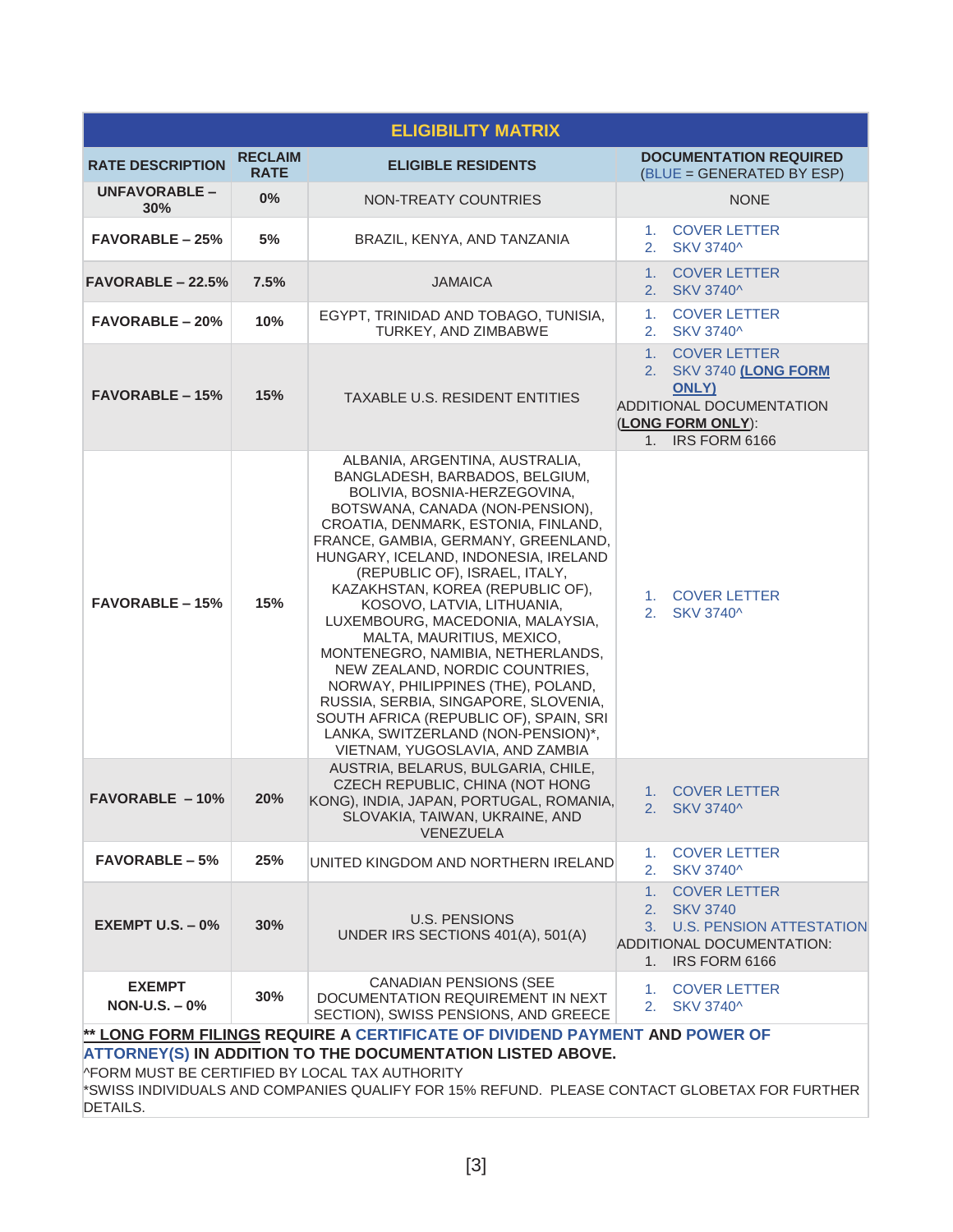| <b>DESCRIPTION OF VARIOUS DOCUMENTATION</b>                                                                                |                                                                                                                                                                                                                                                                                                                                                                                                                        |                                  |                                                                                                               |  |  |
|----------------------------------------------------------------------------------------------------------------------------|------------------------------------------------------------------------------------------------------------------------------------------------------------------------------------------------------------------------------------------------------------------------------------------------------------------------------------------------------------------------------------------------------------------------|----------------------------------|---------------------------------------------------------------------------------------------------------------|--|--|
| <b>DOCUMENT NAME</b>                                                                                                       | <b>DESCRIPTION</b>                                                                                                                                                                                                                                                                                                                                                                                                     | <b>ORIGINAL /</b><br><b>COPY</b> | <b>SIGNATURE</b><br><b>REQUIREMENT(S)</b>                                                                     |  |  |
| <b>COVER LETTER</b><br>(EXHIBIT A)                                                                                         | COVER LETTER REQUIRED FOR ALL CLAIMS WHICH<br>ADVISES THE DEPOSITARY / GLOBETAX OF THE<br>SALIENT DETAILS OF THE CLAIM.                                                                                                                                                                                                                                                                                                | <b>ORIGINAL</b>                  | DTC PARTICIPANT                                                                                               |  |  |
| <b>SKV 3740</b>                                                                                                            | CLAIM FOR REPAYMENT OF SWEDISH TAX ON<br>DIVIDENDS FORM. THIS FORM NEEDS TO BE<br>CERTIFIED BY THE BENEFICIAL OWNER'S LOCAL TAX<br>OFFICE FOR NON-U.S. ENTITIES.                                                                                                                                                                                                                                                       | <b>ORIGINAL</b>                  | BENEFICIAL OWNER OR<br><b>DTC PARTICIPANT</b><br><b>AND</b><br><b>CERTIFIED BY LOCAL TAX</b><br><b>OFFICE</b> |  |  |
| <b>U.S. PENSION</b><br><b>ATTESTATION</b><br>(EXHIBIT B)                                                                   | ATTESTATION FOR U.S. PENSIONS                                                                                                                                                                                                                                                                                                                                                                                          | <b>ORIGINAL</b>                  | DTC PARTICIPANT                                                                                               |  |  |
| <b>IRS FORM 6166</b>                                                                                                       | ISSUED BY THE INTERNAL REVENUE SERVICE.<br>STATING THE NAME OF THE BENEFICIAL OWNER. THE<br>TAX YEAR MUST BE THE SAME AS THE YEAR OF THE<br>DIVIDEND PAYMENT.<br>PENSIONS THE 6166 MUST CERTIFY THAT THE<br>PENSION PLAN IS QUALIFIED UNDER SECTION 401(A)<br>AND IS TAX EXEMPT UNDER SECTION 501(A).                                                                                                                  | ORIGINAL /<br><b>COPY</b>        | <b>IRS REPRESENTATIVE</b>                                                                                     |  |  |
| <b>CERTIFICATE OF</b><br><b>RESIDENCY</b><br><b>(CANADIAN</b><br><b>PENSIONS)</b>                                          | ISSUED BY THE BENEFICIAL OWNER'S LOCAL<br>CANADIAN REVENUE OFFICE, STATING THE NAME,<br>TAXPAYER IDENTIFICATION NUMBER AND THE<br>ADDRESS OF THE BENEFICIAL OWNER. ADDITIONALLY,<br>THE CERTIFICATE OF RESIDENCE ("COR") MUST CITE<br>THE PROVISIONS OF THE EXISTING AGREEMENT<br>WITHIN THE MEANING OF THE CANADA/SWEDEN TAX<br>CONVENTION, INCLUDING ARTICLE 10 PARAGRAPH 8<br>FOR TAX YEAR OF THE DIVIDEND PAYMENT. | <b>ORIGINAL</b>                  | <b>CANADA REVENUE</b><br><b>AGENCY</b><br><b>REPRESENTATIVE</b>                                               |  |  |
| <b>CERTIFICATION OF</b><br><b>DIVIDEND</b><br><b>PAYMENT</b><br>(''CODE")<br><b>(EXHIBIT C – LONG</b><br><b>FORM ONLY)</b> | PROVIDES A BREAKDOWN OF THE DIVIDEND PAYMENT.<br>MUST BE SUBMITTED ON YOUR COMPANY'S<br>LETTERHEAD.                                                                                                                                                                                                                                                                                                                    | <b>ORIGINAL</b>                  | DTC PARTICIPANT                                                                                               |  |  |
| <b>POWER OF</b><br><b>ATTORNEY</b><br>(EXHIBIT D – LONG<br><b>FORM ONLY)</b>                                               | TWO POWER OF ATTORNEYS ARE REQUESTED IN ALL<br>CASES WHERE A DTC PARTICIPANT IS SIGNING ON<br>BEHALF OF THE BENEFICIAL OWNER ON THE FORM<br>SKV 3740 FORM. (A.) FROM THE BENEFICIAL OWNER TO<br>THE DTC PARTICIPANT<br>AND (B.) FROM THE DTC PARTICIPANT TO DEPOSITARY<br>/ GLOBETAX.                                                                                                                                  | <b>COPY</b>                      | BENEFICIAL OWNER AND<br>DTC PARTICIPANT                                                                       |  |  |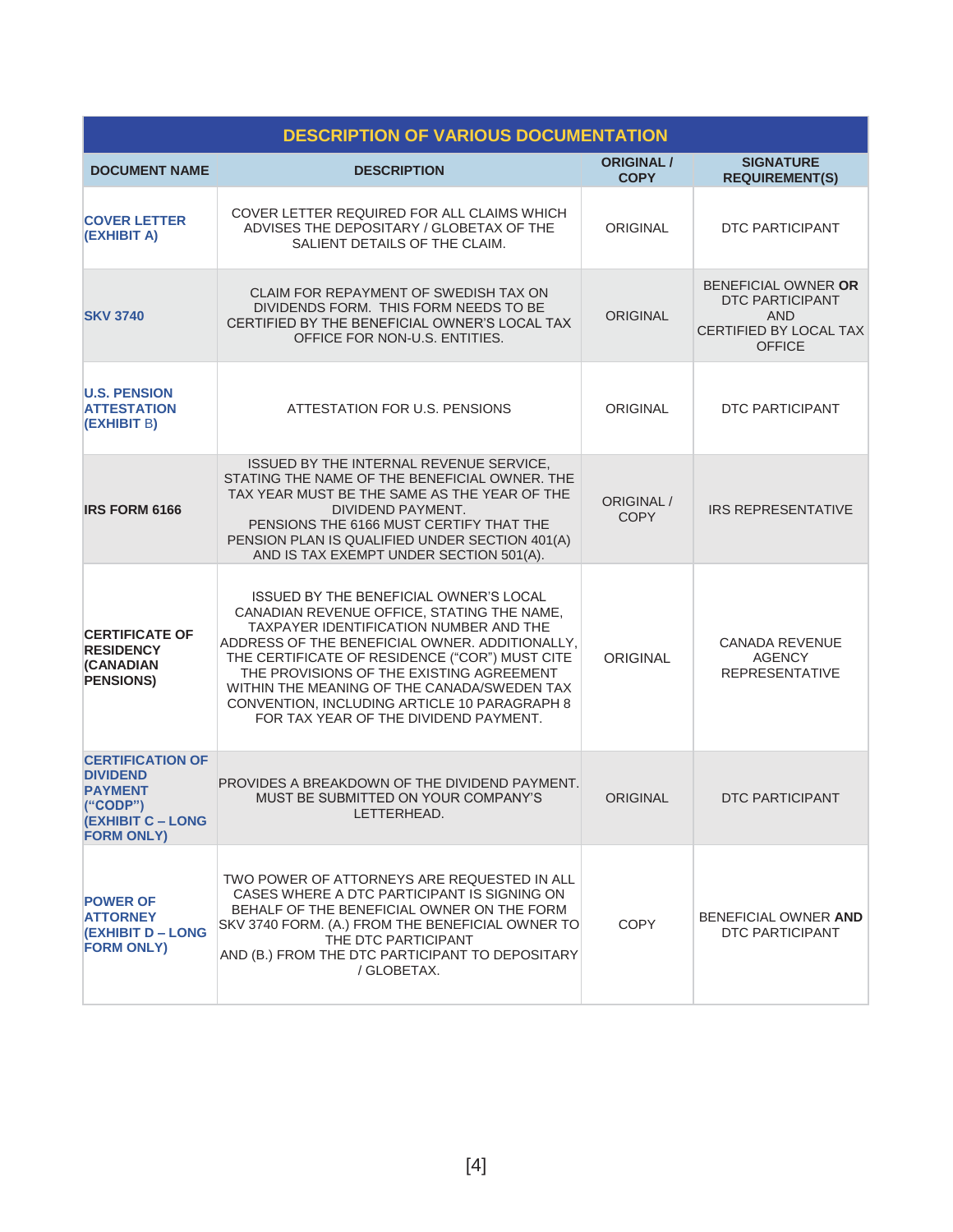| <b>CONTACT DETAILS</b>      |                                         |  |  |
|-----------------------------|-----------------------------------------|--|--|
| <b>PRIMARY CONTACT</b>      | <b>KASEY HARBES</b>                     |  |  |
| DOMESTIC PHONE / FAX (U.S.) | 1-800-915-3536 / 1-800-985-3536         |  |  |
| INTERNATIONAL PHONE / FAX   | 1-212-747-9100 / 1-212-747-0029         |  |  |
| EMAIL ADDRESS               | SWEDISH RECLAIMS@GLOBETAX.COM           |  |  |
| <b>COMPANY</b>              | <b>GLOBETAX AS AGENT FOR BNY MELLON</b> |  |  |
| <b>STREET ADDRESS</b>       | 90 BROAD STREET 16TH FLOOR              |  |  |
| CITY/STATE/ZIP              | NEW YORK, NY 10004                      |  |  |
| ADDITIONAL CONTACTS         | JENNY LIN                               |  |  |

# FSP

DOWERED **GLOBETAX** 

**BNY Mellon, offers ESP powered by GlobeTax, to simplify the transmission of beneficial owner data. Required documentation, as outlined in this Important Notice, must be received by the Depositary before the claim can be considered valid.** 

**These claims should be submitted through the following web site. (Requires a one-time registration): https://esp.globetax.com**

**Please contact Kasey Harbes at 1-800-915-3536 if you have any questions about this process.** 

## **DISCLAIMER**

#### **Warning and Disclaimer:**

BNY Mellon will not be responsible for the truth or accuracy of any submissions received by it and all Participants and holders, whether or not following the procedures set forth herein or otherwise submitting any information, agree to indemnify and hold harmless BNY Mellon and its agents for any and all losses, liabilities and fees (including reasonable fees and expenses of counsel) incurred by any of them in connection herewith or arising herefrom. BNY Mellon and its agents will be relying upon the truth and accuracy of any and all submissions received by them in connection with the tax relief process and shall hold all participants and DR holders liable and responsible for any losses incurred in connection therewith or arising there from. There is no guarantee that the applicable tax authorities will accept submissions for relief. Neither BNY Mellon nor its agents shall be responsible or liable to any holders of DRs in connection with any matters related to, arising from, or in connection with the tax relief process described herein. See also "**Agreements, Fees, Representations and Indemnification**" above.

All tax information contained in this Important Notice is based on a good faith compilation of information obtained and received from multiple sources. The information is subject to change. Actual deadlines frequently vary from the statutory deadlines because of local market conditions and advanced deadlines set by local agents. To mitigate risk it is strongly advised that DTC Participants file their claims as soon as possible as the depositary and/or their agents will not be liable for claims filed less than six months before the specified deadline. In the event that local market rules, whether implemented by a local agent or a Tax Authority, conflict with the information provided in the important notice, either prior to or after publication, the local market rules will prevail.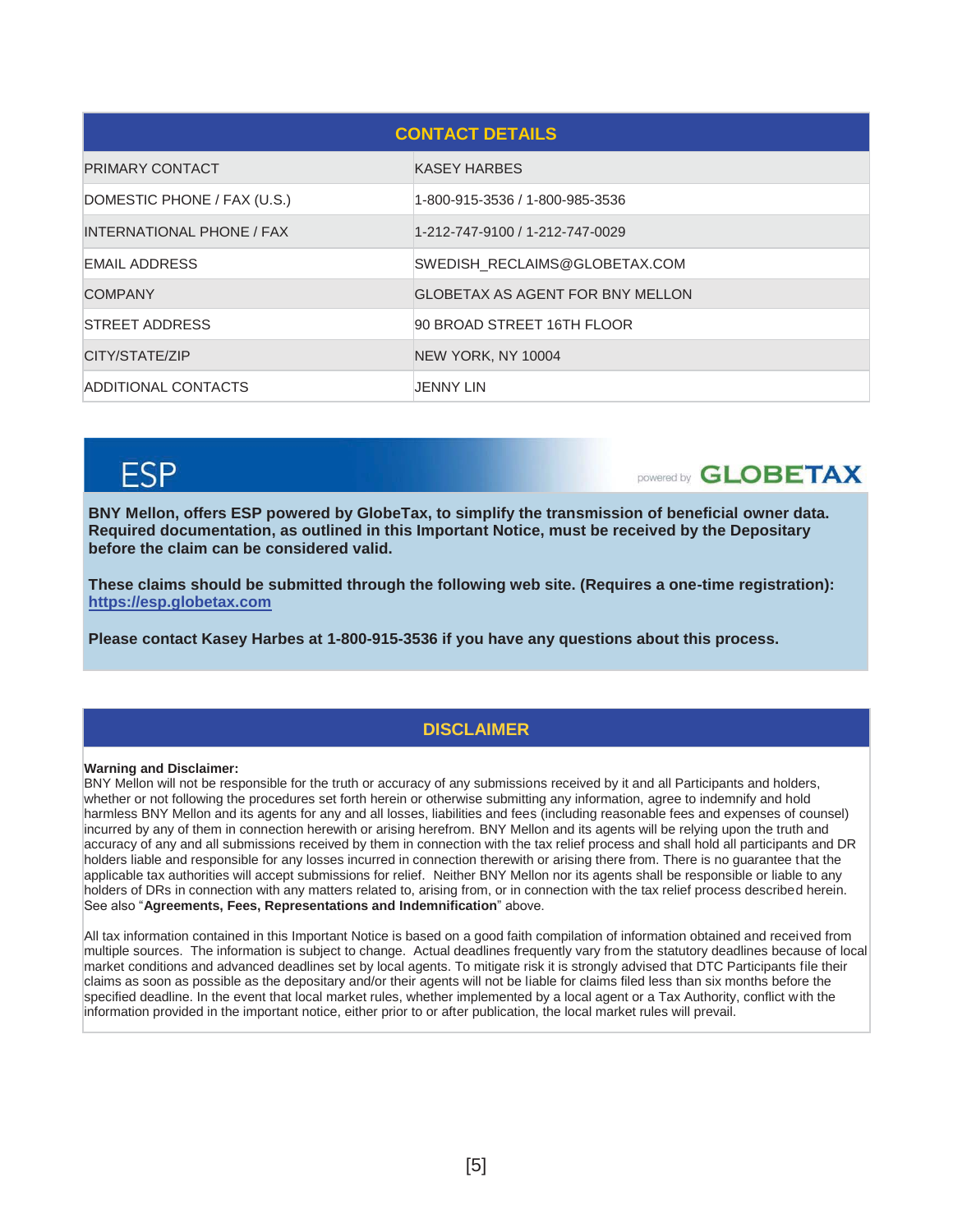### **CA WEB:**

## **PARTICIPANTS USING THE DTC CA WEB SYSTEM AGREE THAT THE FOLLOWING CRITERIA HAVE BEEN MET:**

- 1. The Participant has determined that the beneficial owner of the shares (individual or legal entity) is a resident of the United States who is eligible for the 15% or 0% Swedish withholding tax rate. This is not tax advice. Please consult your tax advisor.
- 2. The Participant hereby certifies that it will indemnify BNY Mellon ("the Depositary") (and its agents) for any liability it may incur as a result of reliance upon information provided by such Participant in connection with a CA WEB election, a claim for refund, or a failure to provide information requested by the Swedish Tax Authorities as described in item 5 below**.** The Depositary shall not be liable for any failure to secure a refund.
- 3. The Participant shall be liable for any loss due to foreign exchange fluctuations.
- 4. The Participant agrees to immediately return to the Depositaries any funds erroneously received as a result of an improper CA WEB election or refund claim. In addition, the Participant agrees to pay any interest, additions to tax or penalties thereon.
- 5. If requested by the Swedish Tax Authorities (directly or indirectly), the Participant agrees to provide the Depositaries with beneficial ownership information regarding the depositary receipts,: such as the names*,*  entire addresses, the countries of residence for tax purposes, tax identification numbers or social security numbers, as well as the number of depositary receipts for which the reduced rate of withholding tax is certified, the rate that is applied, **and any other information that may be reasonably requested**. Such information will be provided within 30 days of the Participant being informed of the request. If requested by the Swedish Tax Authorities (directly or indirectly), the Participant also agrees to provide the Depositaries with a Certificate of Fiscal Residency (a Form 6166) within 90 days of the Participant being informed of the request. The Swedish Tax Authority reserves the right to request records for the 6 preceding years. Participants who submit claims on behalf of qualified pension funds that elect the 0% withholding rate need to provide this information to the Depositaries at the time the claim is made.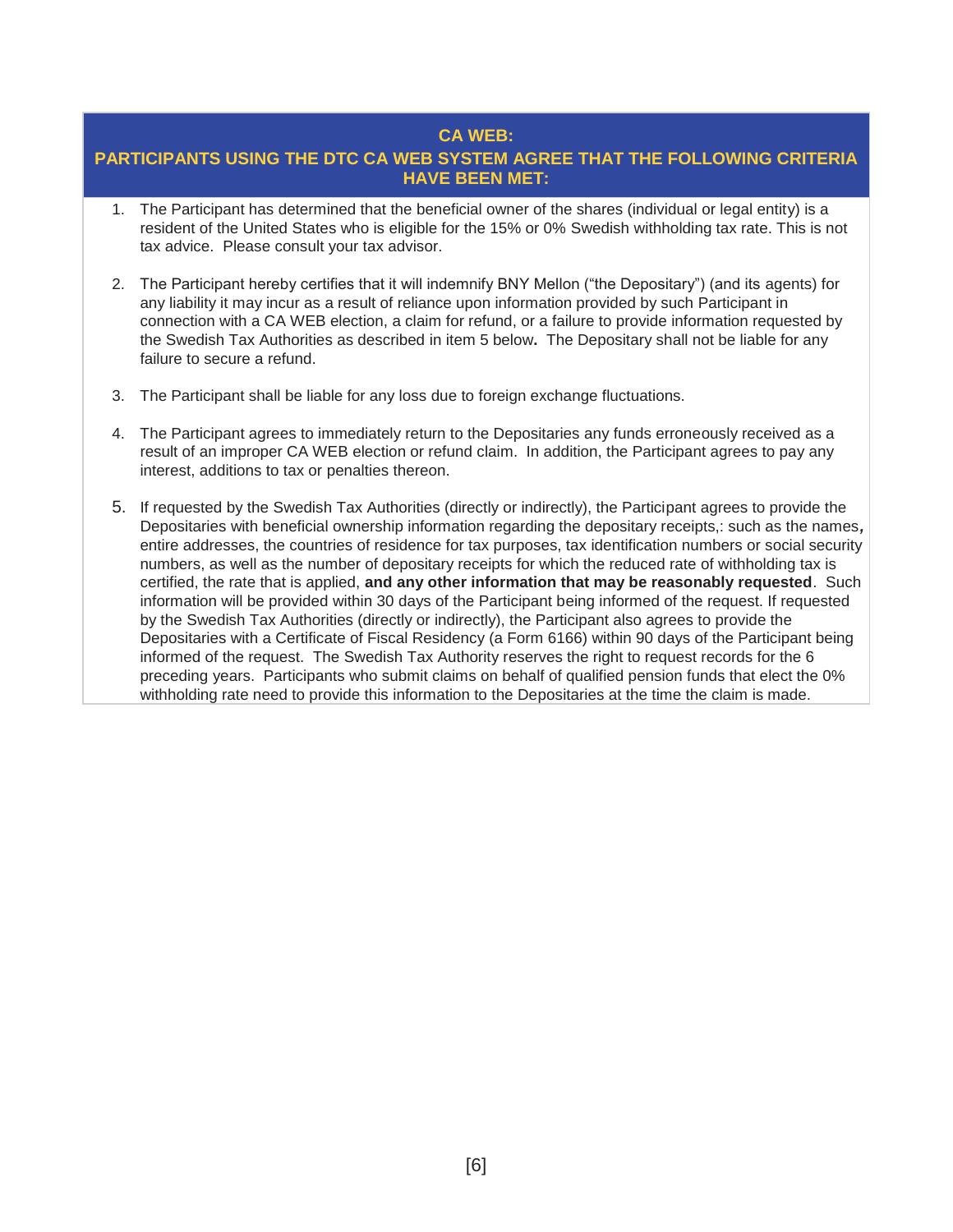| <b>FREQUENTLY ASKED QUESTIONS (FAQs)</b>                                                     |                                                                                                                                                                                                                                                                                                                                                                                                                                                                    |  |  |  |  |
|----------------------------------------------------------------------------------------------|--------------------------------------------------------------------------------------------------------------------------------------------------------------------------------------------------------------------------------------------------------------------------------------------------------------------------------------------------------------------------------------------------------------------------------------------------------------------|--|--|--|--|
|                                                                                              | <b>GENERAL QUESTIONS</b>                                                                                                                                                                                                                                                                                                                                                                                                                                           |  |  |  |  |
| <b>QUESTION</b>                                                                              | <b>ANSWER</b>                                                                                                                                                                                                                                                                                                                                                                                                                                                      |  |  |  |  |
| AM I REQUIRED TO FILE THROUGH ESP?                                                           | NO, YOU MAY SUBMIT A TRADITIONAL CLAIM THROUGH<br>STANDARD MAIL IF YOU CANNOT SUBMIT CLIENT DATA<br>THROUGH ESP. WE STRONGLY SUGGEST LOGGING IN TO ESP<br>TO DOWNLOAD THE TEMPLATE PROVIDED WHEN PREPARING<br>YOUR CLAIM, REGARDLESS OF YOUR ULTIMATE SUBMISSION<br>METHOD.                                                                                                                                                                                        |  |  |  |  |
| WILL BNY MELLON / GLOBETAX ACCEPT CLAIMS FILED<br>DIRECTLY TO THEM BY THE BENEFICIAL OWNERS? | NO, BNY MELLON / GLOBETAX ONLY ACCEPTS CLAIMS FILED BY<br>THE DTC PARTICIPANT WHO WAS HOLDING THE SECURITIES<br>THROUGH DTC AND ONLY TO THE EXTENT THAT DTC HAS<br>REPORTED THESE HOLDINGS TO US AS VALID RECORD DATE<br>HOLDINGS. BENEFICIAL OWNERS ARE REQUIRED TO FILE<br>THEIR CLAIMS THROUGH THE CUSTODY CHAIN TO THE DTC<br>PARTICIPANT OF RECORD. ALL CLAIMS NOT RECEIVED<br>DIRECTLY FROM THE DTC PARTICIPANT WILL BE RETURNED TO<br>THE BENEFICIAL OWNER. |  |  |  |  |
| IS THE PROCESS FOR TAX RELIEF OFFERED BY BNY<br>MELLON / GLOBETAX AN OPTIONAL PROCESS?       | YES, THIS IS A DISCRETIONARY, OPTIONAL SERVICE.                                                                                                                                                                                                                                                                                                                                                                                                                    |  |  |  |  |
| ARE FORM 6166s WITH IRS CODE RULING 81-100<br>ACCEPTED?                                      | YES, WITH A TREASURY DETERMINATION LETTER.                                                                                                                                                                                                                                                                                                                                                                                                                         |  |  |  |  |
| DOES THE BENEFICIARY'S NAME ON THE FORM 6166<br>NEED TO MATCH THE POA?                       | YES, THE BENEFICIARY'S NAME ON BOTH DOCUMENTS<br>SHOULD BE IDENTICAL.                                                                                                                                                                                                                                                                                                                                                                                              |  |  |  |  |
| MAY I SUBMIT A TRUST AGREEMENT IN LIEU OF A POA<br>SIGNED BY THE BENEFICIAL OWNER?           | YES, BUT A LIMITED POA SIGNED BY THE PARTICIPANT MUST<br><b>ACCOMPANY THE TRUST AGREEMENT.</b>                                                                                                                                                                                                                                                                                                                                                                     |  |  |  |  |
| DO I NEED TO PHYSICALLY SEND ANY DOCUMENTS TO<br>BNY MELLON / GLOBETAX?                      | YES, ALONG WITH THE ELECTRONIC SUBMISSION WE NEED<br>ALL REQUIRED DOCUMENTATION LISTED IN THE ELIGIBILITY<br>MATRIX IN HARDCOPY FORM.                                                                                                                                                                                                                                                                                                                              |  |  |  |  |
| WHAT IS THE STATUTE OF LIMITATIONS FOR FILING<br><b>SWEDISH RECLAIMS?</b>                    | IT IS 5 YEARS FROM THE END OF THE YEAR IN WHICH THE<br>DIVIDEND PAYS. CLAIMS RECEIVED AFTER OUR SUBMISSION<br>DEADLINE WILL BE FILED ON A BEST EFFORT BASIS.                                                                                                                                                                                                                                                                                                       |  |  |  |  |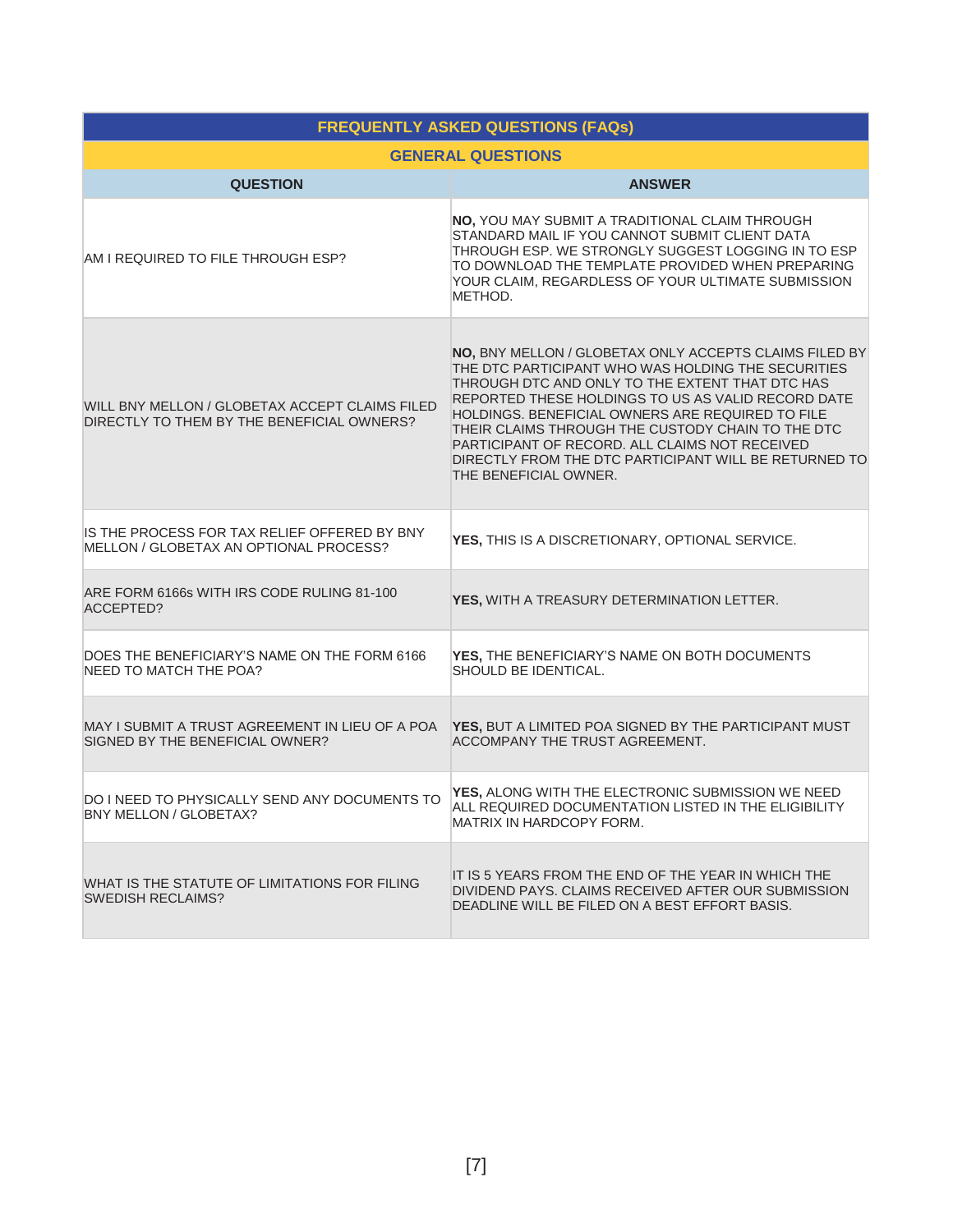| <b>FREQUENTLY ASKED QUESTIONS (FAQs) CONTINUED</b>                                                                                                                                                                                  |                                                                                                                                                                                                                                                                                                                                                                                                                                                                                                                                                                                                                                                                                                                                                          |  |  |  |
|-------------------------------------------------------------------------------------------------------------------------------------------------------------------------------------------------------------------------------------|----------------------------------------------------------------------------------------------------------------------------------------------------------------------------------------------------------------------------------------------------------------------------------------------------------------------------------------------------------------------------------------------------------------------------------------------------------------------------------------------------------------------------------------------------------------------------------------------------------------------------------------------------------------------------------------------------------------------------------------------------------|--|--|--|
| <b>RELIEF AT SOURCE</b>                                                                                                                                                                                                             |                                                                                                                                                                                                                                                                                                                                                                                                                                                                                                                                                                                                                                                                                                                                                          |  |  |  |
| <b>QUESTION</b>                                                                                                                                                                                                                     | <b>ANSWER</b>                                                                                                                                                                                                                                                                                                                                                                                                                                                                                                                                                                                                                                                                                                                                            |  |  |  |
| ONCE I SUBMIT A QUICK REFUND CLAIM VIA ESP, HOW<br>LONG WILL IT TAKE TO BE PAID?                                                                                                                                                    | ON ADR PAYMENT DATE.                                                                                                                                                                                                                                                                                                                                                                                                                                                                                                                                                                                                                                                                                                                                     |  |  |  |
| WILL I BE PAID THROUGH DTC FOR CLAIMS SUBMITTED<br>THROUGH THE QUICK REFUND PROCESS?                                                                                                                                                | YES.                                                                                                                                                                                                                                                                                                                                                                                                                                                                                                                                                                                                                                                                                                                                                     |  |  |  |
| DOES THE PROCESS HAVE A MINIMUM POSITION<br><b>REQUIREMENT PER BENEFICIAL OWNER?</b>                                                                                                                                                | NO.                                                                                                                                                                                                                                                                                                                                                                                                                                                                                                                                                                                                                                                                                                                                                      |  |  |  |
| WHAT HAPPENS IF THE PARTICIPANT DOES NOT MAKE A<br>CA WEB ELECTION WITHIN THE SPECIFIED CA WEB<br><b>ELECTION WINDOW?</b>                                                                                                           | ALL SHARES WILL BE WITHHELD AT THE 30% TAX RATE.                                                                                                                                                                                                                                                                                                                                                                                                                                                                                                                                                                                                                                                                                                         |  |  |  |
| WHAT HAPPENS IF THE PARTICIPANT MAKES EXEMPT<br>OR FAVORABLE ELECTIONS THROUGH DTC BUT FAILS<br>TO SUPPLY THE REQUIRED DOCUMENTATION TO BNY<br>MELLON / GLOBETAX BY THE DEADLINE INDICATED IN<br>THE "CHARGES & DEADLINES" SECTION? | ALL UNSUPPORTED SHARES WILL BE MOVED TO THE 30%<br>UNFAVORABLE RATE CATEGORY. YOU WILL HAVE AN<br>OPPORTUNITY TO FILE THROUGH THE NON - DTC QUICK<br>REFUND AND LONG FORM PROCESSES IF THIS TRANSPIRES.<br>DTCC MAY IMPOSE A FEE TO ENABLE THE MOVEMENT OF<br>SHARES BACK TO THE 30% RATE.                                                                                                                                                                                                                                                                                                                                                                                                                                                               |  |  |  |
| IS THIS PROCESS FREE OF CHARGE?                                                                                                                                                                                                     | <b>NO. THIS TAX RECLAIM ASSISTANCE SERVICE IS WHOLLY</b><br>VOLUNTARY AND DISCRETIONARY AND OUTSIDE THE TERMS<br>AND CONDITIONS OF ANY APPLICABLE DEPOSIT AGREEMENT.<br>FEES WILL BE CHARGED FOR THIS ASSISTANCE SERVICE OF<br>UP TO \$0.0075 PER DR FOR RELIEF AT SOURCE. RECLAIMS<br>RECEIVED POST DEADLINE CANNOT BE ASSURED AND MAY BE<br>SUBJECT TO A PER BENEFICIARY FEE AS WELL AS OTHER<br>CHARGES, FEES OR EXPENSES PAYABLE BY OR DUE TO BNY<br>MELLON / GLOBETAX OR ITS AGENTS, INCLUDING THE<br>CUSTODIAN OR TAX AUTHORITIES. IN ADDITION, CHARGES<br>MAY APPLY TO ANY LONG FORM CLAIMS REJECTED OR NOT<br>ACCEPTED BY THE CUSTODIAN. FEES PAID TO BNY MELLON /<br><b>GLOBETAX MAY BE SHARED WITH ITS AGENTS.</b>                             |  |  |  |
|                                                                                                                                                                                                                                     | <b>QUICK REFUND / LONG FORM QUESTIONS</b>                                                                                                                                                                                                                                                                                                                                                                                                                                                                                                                                                                                                                                                                                                                |  |  |  |
| <b>QUESTION</b>                                                                                                                                                                                                                     | <b>ANSWER</b>                                                                                                                                                                                                                                                                                                                                                                                                                                                                                                                                                                                                                                                                                                                                            |  |  |  |
| HOW LONG DOES IT TAKE FOR QUICK REFUND CLAIMS<br>TO BE PAID?                                                                                                                                                                        | APPROXIMATELY 6 MONTHS TO 1 YEAR.                                                                                                                                                                                                                                                                                                                                                                                                                                                                                                                                                                                                                                                                                                                        |  |  |  |
| WILL I BE PAID THROUGH DTC FOR CLAIMS SUBMITTED<br>THROUGH THE QUICK REFUND PROCESS?                                                                                                                                                | <b>NO, YOU WILL BE PAID BY CHECK.</b>                                                                                                                                                                                                                                                                                                                                                                                                                                                                                                                                                                                                                                                                                                                    |  |  |  |
| DOES THE PROCESS HAVE A MINIMUM POSITION<br>REQUIREMENT PER BENEFICIAL OWNER?                                                                                                                                                       | <b>NO. THERE IS A MINIMUM FEE OF \$25 PER BENEFICIAL OWNER</b><br>FOR STANDARD LONG FOR CLAIMS WHICH MAY BE WAIVED ON<br>AN EXCEPTIONAL BASIS FOR CLIENTS RECLAIMING LESS THAN<br>\$50. IN SUCH INSTANCES A FEE OF 50% OF THE RECLAIMED<br>AMOUNT WILL BE APPLIED.                                                                                                                                                                                                                                                                                                                                                                                                                                                                                       |  |  |  |
| IS THIS PROCESS FREE OF CHARGE?                                                                                                                                                                                                     | <b>NO. THIS TAX RECLAIM ASSISTANCE SERVICE IS WHOLLY</b><br>VOLUNTARY AND DISCRETIONARY AND OUTSIDE THE TERMS<br>AND CONDITIONS OF ANY APPLICABLE DEPOSIT AGREEMENT.<br>FEES WILL BE CHARGED FOR THIS ASSISTANCE SERVICE OF<br>UP TO \$0,0075 PER DR FOR QUICK REFUND AND UP TO \$0.01<br>LONG FORM RECLAIMS. RECLAIMS RECEIVED POST DEADLINE<br>CANNOT BE ASSURED AND MAY BE SUBJECT TO A PER<br>BENEFICIARY FEE AS WELL AS OTHER CHARGES, FEES OR<br>EXPENSES PAYABLE BY OR DUE TO BNY MELLON / GLOBETAX<br>OR ITS AGENTS, INCLUDING THE CUSTODIAN OR TAX<br>AUTHORITIES. IN ADDITION, CHARGES MAY APPLY TO ANY<br>LONG FORM CLAIMS REJECTED OR NOT ACCEPTED BY THE<br>CUSTODIAN. FEES PAID TO BNY MELLON / GLOBETAX MAY BE<br>SHARED WITH ITS AGENTS. |  |  |  |
| WHAT ARE THE ADDITIONAL CUSTODIAL FEES THAT<br>MAY APPLY?*                                                                                                                                                                          | PLEASE CALL BNY MELLON / GLOBETAX TO CONFIRM THE<br>DEPOSITARY AND APPLICABLE FEE AMOUNT.                                                                                                                                                                                                                                                                                                                                                                                                                                                                                                                                                                                                                                                                |  |  |  |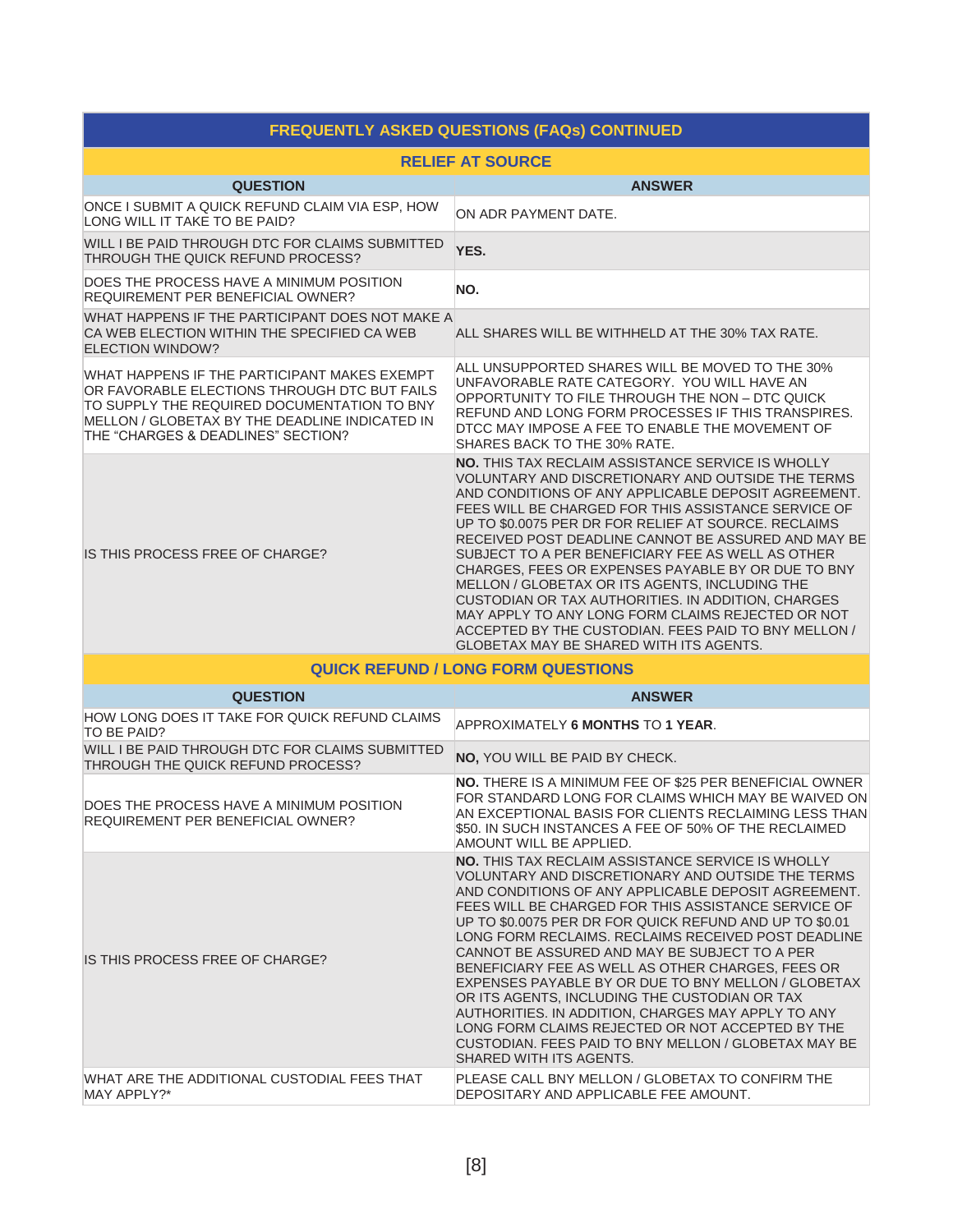#### **APPENDIX A – COVER LETTER** *(Please place on your Company Letterhead)*

**[DATE]** The Bank of New York Mellon as Depositary C/O GlobeTax 90 Broad Street, 16<sup>th</sup> Floor New York, NY 10004-2205 Attn: Kasey Harbes

Enclosed please find tax reclamation documents, which we are submitting on behalf of our clients who wish to avoid excess withholding tax on Swedish DR's. We, **[NAME OF DTC PARTICIPANT]** , also identified as DTC participant number **[DTC PARTICIPANT NUMBER]**, hereby state that each beneficial owner cited below held the respective amount of DRs on the record date of **September 3, 2015** the security **ELEKTA AB (cusip: 28617Y101).**

Below is the list of beneficial owners and their holdings, which total **[TOTAL # OF DRs CITED BELOW]** DR's. As required, the forms and a certification of residency document (Form 6166) if applicable, are enclosed for each beneficial owner. **The ratio is \_1 Depositary Receipts to 1 Ordinary Share.** The information is as follows:

| Name of<br><b>Beneficial Owner</b>                                                                    | <b>Street Address of</b><br><b>Beneficial Owner</b> | City, State, Zip<br>(Country) of<br><b>Beneficial Owner</b> | Tax Payer I.D. | Type of<br><b>Account</b> | # of DRs<br><b>Held</b> | Reclaim % |
|-------------------------------------------------------------------------------------------------------|-----------------------------------------------------|-------------------------------------------------------------|----------------|---------------------------|-------------------------|-----------|
|                                                                                                       |                                                     |                                                             |                |                           |                         |           |
| Note: for more than 5 Beneficial Owners, please provide an excel breakdown of shareholder information |                                                     |                                                             |                |                           |                         |           |

 **Total Shares: \_\_\_\_\_\_\_\_\_\_\_\_\_\_\_\_\_** 

We ask that BNY Mellon, as Depositary, apply to the Swedish tax authority for these withholding tax relief requests on the above beneficial owners' behalf. Please contact the undersigned should you have any questions.

We hereby agree that this tax relief assistance service is wholly voluntary and discretionary and outside the terms and conditions of any applicable deposit agreement. We hereby accept and agree to pay the fees of BNY Mellon of up to \$0.0075 per Depositary Receipt for the Quick Refund, or up to \$0.01 per Depositary Receipt for Long Form (with a minimum of \$25), and any other charges, fees or expenses payable by or due to BNY Mellon or its agents, including any custodian, in connection with the tax reclaim process, or to tax authorities or regulators (which fees, charges or expenses may be deducted from the dividend or any other distribution or by billing or otherwise in BNY Mellon's discretion). We hereby agree that any such fees, charges or expenses may be due and payable whether or not a successful reduction in rate or reclamation is obtained. We hereby acknowledge that fees paid to BNY Mellon may be shared with its agents and affiliates.

We hereby agree that in addition to statutory and documentation requirements and the deduction of fees, tax relief benefits will be subject to review and approval, and potential audits by the applicable custodian and applicable tax regulators, and that BNY Mellon is not providing any legal, tax, accounting or other professional advice on these matters and has expressly disclaimed any liability whatsoever for any loss howsoever arising from or in reliance hereto. Participants and/or investors should seek advice based upon their own particular circumstances from an independent tax advisor.

We certify that to the best of our knowledge each of the beneficial owners identified hereby are eligible for the preferential rates as stated herein and we declare that we have performed all the necessary due diligence to satisfy ourselves as to the accuracy of the information submitted to us by these beneficial owners.

We will be fully liable for any and all claims, penalties and / or interest, including without limitation, any foreign exchange fluctuations associated therewith. BNY Mellon shall not be liable for the failure to secure any tax relief. We expressly agree that BNY Mellon and its agents or affiliates shall not have any liability for, and we shall indemnify, defend and hold each of BNY Mellon and its agents and affiliates harmless from and against, any and all loss, liability, damage, judgment, settlement, fine, penalty, demand, claim, cost or expense (including without limitation fees and expenses of defending itself or enforcing this agreement) arising out of or in connection herewith.

Sincerely,

[Signature of authorized signatory for DTC Participant]

**[NAME AND TITLE OF AUTHORIZED OFFICER FOR DTC PARTICIPANT]** 

PAYMENT ADDRESS:

 $\mathcal{L}_\text{max}$  and  $\mathcal{L}_\text{max}$  and  $\mathcal{L}_\text{max}$  and  $\mathcal{L}_\text{max}$  and  $\mathcal{L}_\text{max}$  $\mathcal{L}_\text{max}$  , and the contract of the contract of the contract of the contract of the contract of the contract of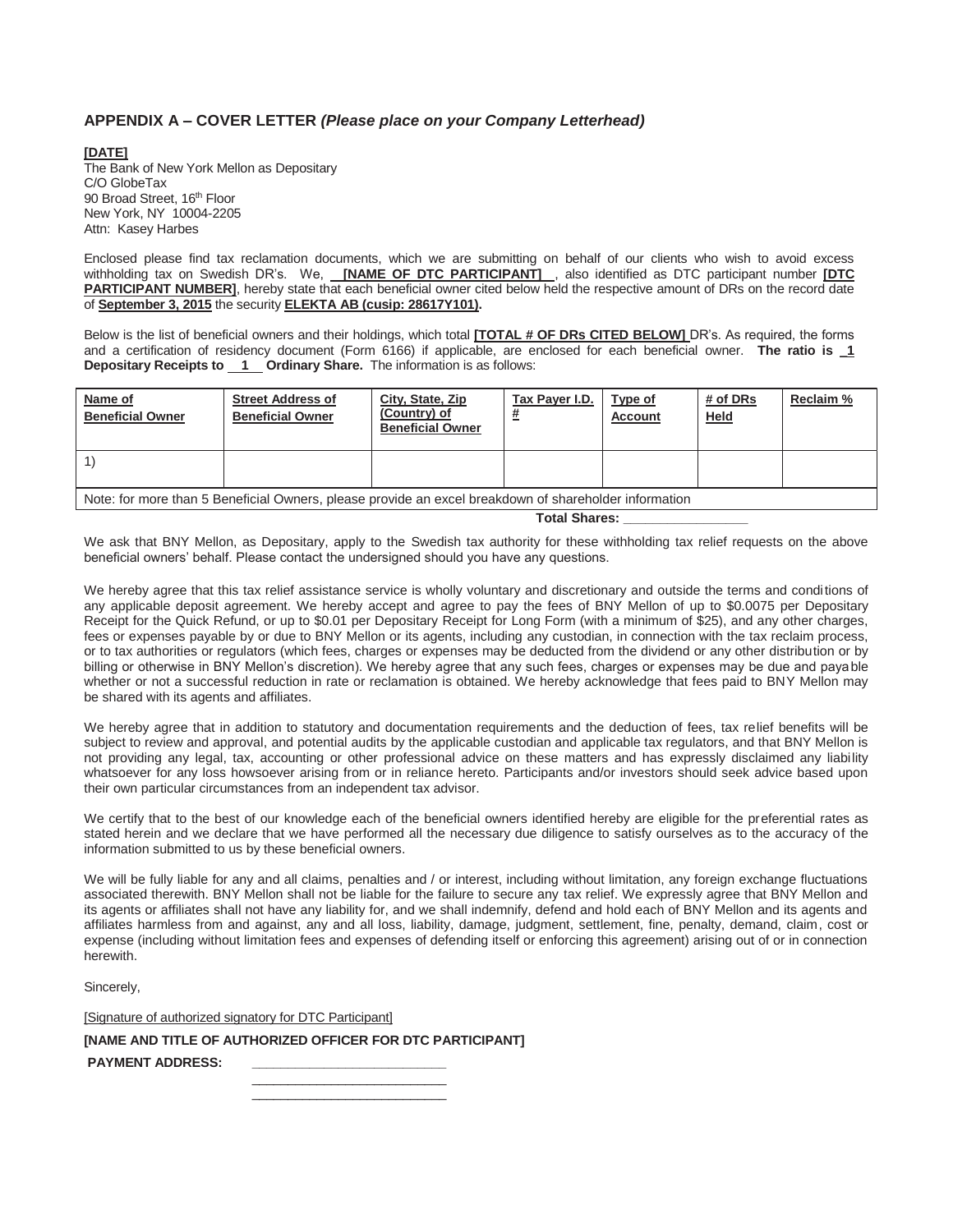#### **APPENDIX B – ATTESTATION FOR U.S. PENSIONS** *(Please place on your Company Letterhead) PLEASE CALL GLOBETAX TO CONFIRM DEPOSITARY WHEN SUBMITTING A LONG FORM CLAIM*

#### **ATTESTATION FOR U.S. PENSIONS**

#### **(Important – DTC Participants must complete a separate Attestation for each beneficial owner)**

#### **[DATE]**

The Bank of New York Mellon as Depositary C/O GlobeTax 90 Broad Street, 16<sup>th</sup> Floor New York, NY 10004-2205 Attn: Kasey Harbes

We, **[ NAME OF DTC PARTICIPANT ]**, also known under DTC participant number **[ DTC PARTICIPANT NUMBER]**, hereby confirm that each U.S. pension cited below held the respective amount of shares on the record date of **03 September 2015** for the security **ELEKTA (the "Issuer")**; **CUSIP# 28617Y101** and that all U.S. pensions cited below meet the following tax reclaim requirements:

The pension fund/trust is:

- 1. Organized under the laws of the U.S.
- 2. Established and maintained in the U.S. primarily to administer or provide pensions or other similar remuneration, including social security payments.
- 3. Tax-exempt in the U.S. with respect to the activities described in item 2 above.
- 4. Comprised of participants within the fund of which more than 50 percent are American residents.
- 5. A resident of the United States, provided that such dividends are not derived from the carrying on of a trade or business by the pension fund or through an associated enterprise.
- 6. Confirming that the underlying security has been held in the account for at least two months prior to submitting the tax reclaim to GlobeTax. If the shares are part of a securities lending transaction over record date, the two-month holding period is considered interrupted and as a result disqualifies the pension's eligibility to claim at the exempt rate.

Below is the list of beneficial owners and their respective holdings. As required a Form 6166 and a Power of Attorney are attached for each beneficial owner.

| Name of<br><b>Beneficial Owner</b> | <b>Street Address of</b><br><b>Beneficial Owner</b> | City, State, Zip<br>(Country) of<br><b>Beneficial Owner</b> | <b>Tax Paver</b><br>I.D. # | Type of<br><b>Account</b> | # of DRs<br><b>Held</b> | Reclaim % |
|------------------------------------|-----------------------------------------------------|-------------------------------------------------------------|----------------------------|---------------------------|-------------------------|-----------|
|                                    |                                                     |                                                             |                            |                           |                         |           |

We ask that GlobeTax, as Depositary agent, present these dividend withholding exemption requests on the above beneficial owners' behalf. Please contact the undersigned at <**Telephone Number**> should you have any questions.

#### **Indemnification**

We certify that to the best of our knowledge that each of the beneficial owners identified above are eligible for the preferential rates as stated herein and we declare that we have performed all the necessary due diligence to satisfy ourselves as to the accuracy of the information submitted to us by these beneficial owners.

We will be fully liable for any and all withholding taxes, claims, penalties and / or interest to the Swedish Tax Authority ("charge-backs"), including without limitation, any foreign exchange fluctuations associated with such funds. BNY Mellon shall not be liable for the failure to secure any tax relief. We expressly agree that BNY Mellon and their agents or affiliates shall not have any liability for, and we shall indemnify, defend and hold each of BNY Mellon and their respective agents and affiliates harmless from and against, any and all loss, liability, damage, judgment, settlement, fine, penalty, demand, claim, cost or expense (including without limitation fees and expenses of defending itself or enforcing this agreement) arising out of or in connection herewith.

[Signature of authorized signatory for DTC Participant]

#### **[NAME AND TITLE OF AUTHORIZED OFFICER FOR DTC PARTICIPANT]**

PAYMENT ADDRESS:

 $\frac{1}{\sqrt{2}}$  ,  $\frac{1}{\sqrt{2}}$  ,  $\frac{1}{\sqrt{2}}$  ,  $\frac{1}{\sqrt{2}}$  ,  $\frac{1}{\sqrt{2}}$  ,  $\frac{1}{\sqrt{2}}$  ,  $\frac{1}{\sqrt{2}}$  ,  $\frac{1}{\sqrt{2}}$  ,  $\frac{1}{\sqrt{2}}$  ,  $\frac{1}{\sqrt{2}}$  ,  $\frac{1}{\sqrt{2}}$  ,  $\frac{1}{\sqrt{2}}$  ,  $\frac{1}{\sqrt{2}}$  ,  $\frac{1}{\sqrt{2}}$  ,  $\frac{1}{\sqrt{2}}$  $\frac{1}{\sqrt{2}}$  ,  $\frac{1}{\sqrt{2}}$  ,  $\frac{1}{\sqrt{2}}$  ,  $\frac{1}{\sqrt{2}}$  ,  $\frac{1}{\sqrt{2}}$  ,  $\frac{1}{\sqrt{2}}$  ,  $\frac{1}{\sqrt{2}}$  ,  $\frac{1}{\sqrt{2}}$  ,  $\frac{1}{\sqrt{2}}$  ,  $\frac{1}{\sqrt{2}}$  ,  $\frac{1}{\sqrt{2}}$  ,  $\frac{1}{\sqrt{2}}$  ,  $\frac{1}{\sqrt{2}}$  ,  $\frac{1}{\sqrt{2}}$  ,  $\frac{1}{\sqrt{2}}$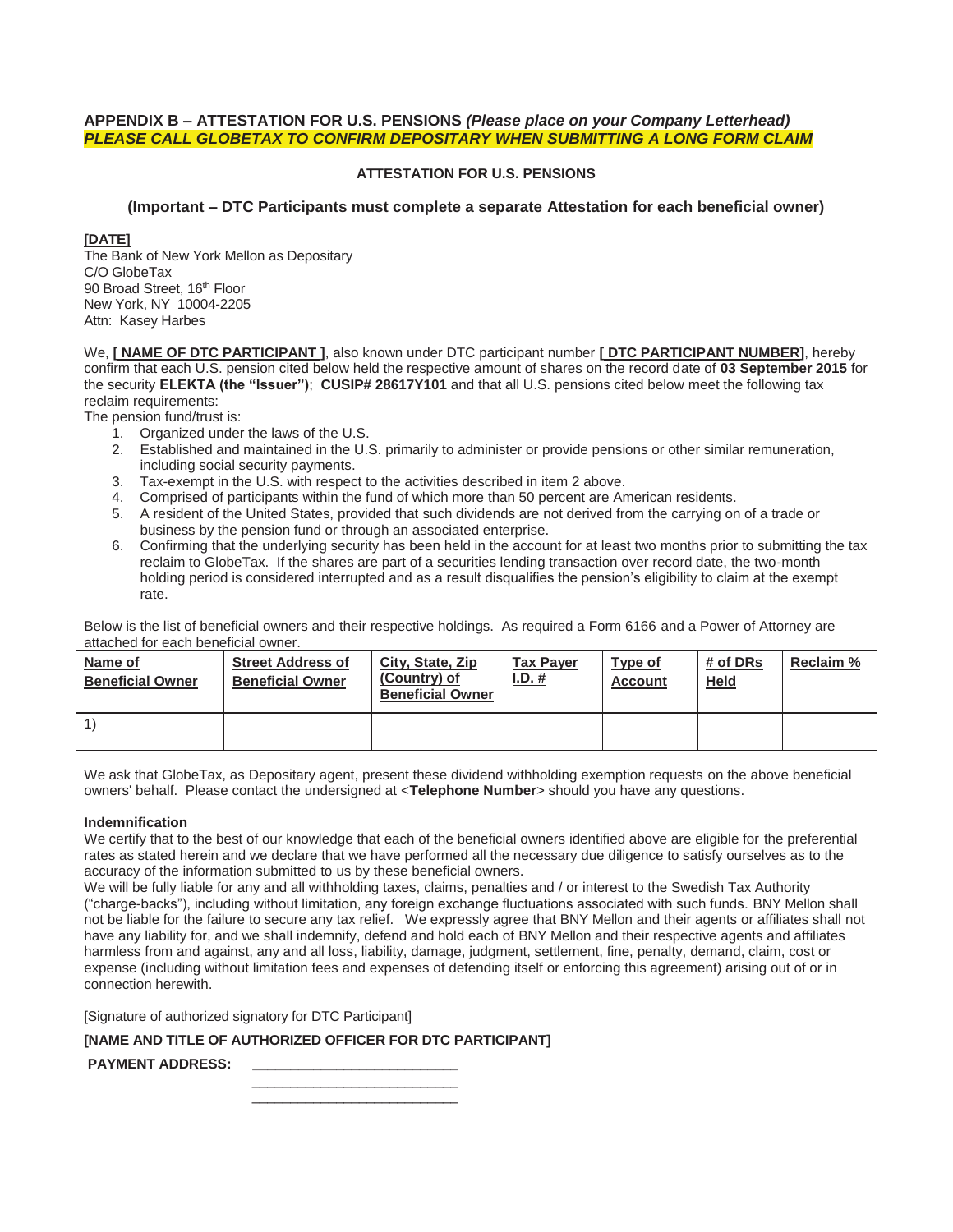#### **APPENDIX C – CERTIFICATE OF DIVIDEND PAYMENT**  *\*\*\*THIS DOCUMENT MUST BE PREPARED ON COMPANY LETTERHEAD\*\*\**

#### **ALL AMOUNTS MUST BE IN SEK**

#### **(Important – DTC Participants must complete a separate Certificate of Payment for each beneficial owner)**

#### **CERTIFICATION OF PAYMENT**

[**DTC Participant Name**] hereby certifies that the following beneficial owner (holding the security **ELEKTA AB** (CUSIP **28617Y101**)) was a holder of record on **September 3, 2015.** The beneficial owner was paid the dividend less the **30%** withholding tax at source and is entitled to the [**Refund %**] tax refund stipulated under the provisions of the "[Residence Country of Beneficial Owner]" – Sweden Tax Treaty Convention.

We hereby certify that we have paid the dividend to the beneficial owner of the following securities on August 14, 2015**.**

| Agent:                         | [DTC Participant Name]<br>[DTC Participant Number]                                                    |
|--------------------------------|-------------------------------------------------------------------------------------------------------|
| <b>Beneficial Owner:</b>       | [Beneficial Owner Name]<br>[B/O Address]<br>[B/O City, State, Zip Code]<br>[B/O Country of Residence] |
| Security:                      | <b>ELEKTA AB</b>                                                                                      |
| <b>Ordinary Pay Date:</b>      | September 8, 2015                                                                                     |
| Shares held:                   | [Number of Ordinary Shares Held]                                                                      |
| <b>Dividend Rate:</b>          | SEK 0.50 per share                                                                                    |
| <b>Gross Dividend:</b>         | [Gross Dividend]                                                                                      |
| Amount of Tax Withheld (30%):  | [Amount of Tax Withheld]                                                                              |
| Refund Amount Due (Reclaim %): | [Amount of Refund]                                                                                    |

| Certified By                     |                     |
|----------------------------------|---------------------|
| Authorized Signature [Sign Here] | Date [Today's Date] |
| <b>NAME</b>                      |                     |
| TITLE                            |                     |
| <b>INSTITUTION</b>               |                     |